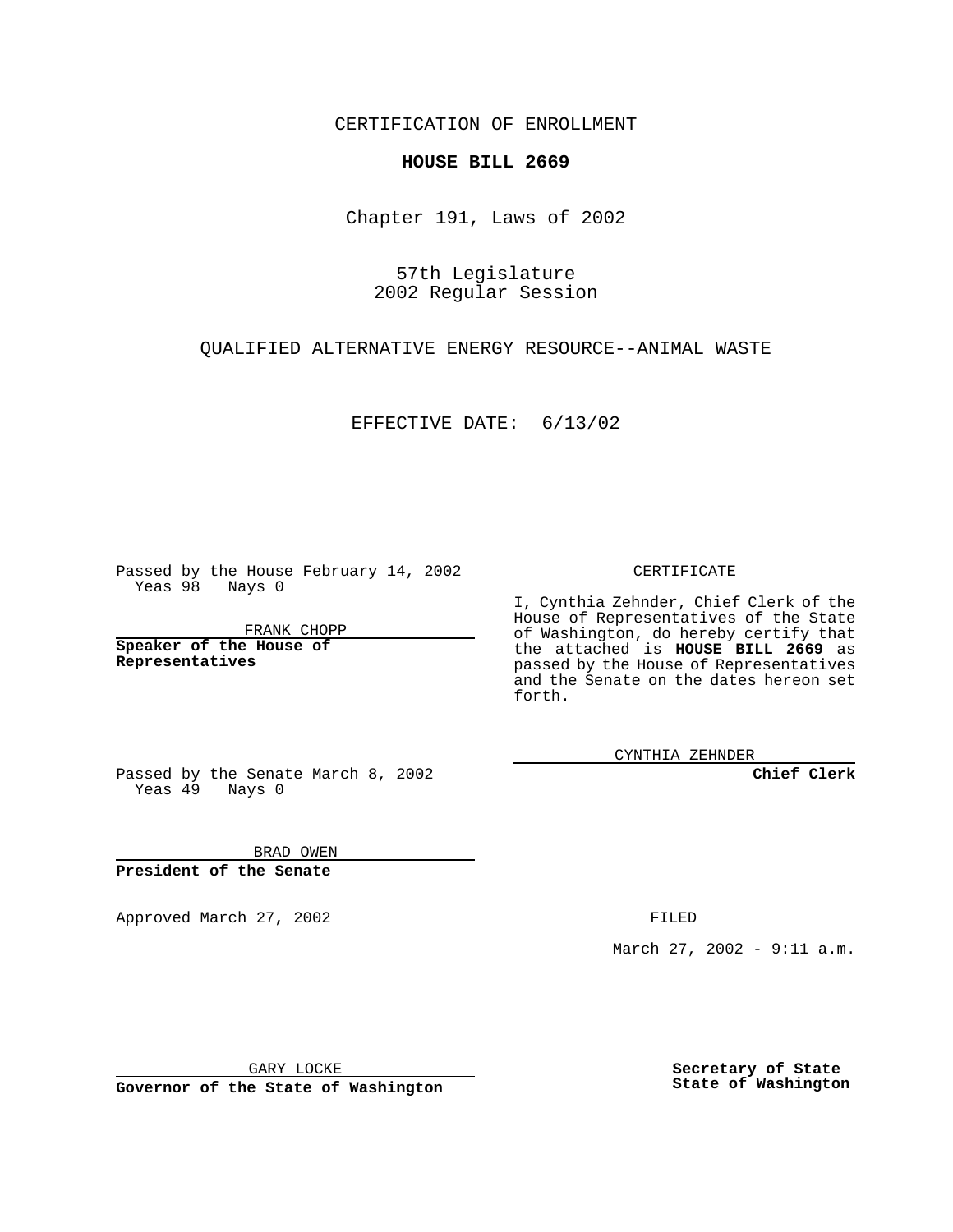## **HOUSE BILL 2669** \_\_\_\_\_\_\_\_\_\_\_\_\_\_\_\_\_\_\_\_\_\_\_\_\_\_\_\_\_\_\_\_\_\_\_\_\_\_\_\_\_\_\_\_\_\_\_

\_\_\_\_\_\_\_\_\_\_\_\_\_\_\_\_\_\_\_\_\_\_\_\_\_\_\_\_\_\_\_\_\_\_\_\_\_\_\_\_\_\_\_\_\_\_\_

Passed Legislature - 2002 Regular Session

**State of Washington 57th Legislature 2002 Regular Session**

**By** Representatives Linville, Schoesler, Hunt, Chase and Wood

Read first time 01/23/2002. Referred to Committee on Technology, Telecommunications & Energy.

 AN ACT Relating to use of animal waste as a qualified alternative energy resource; and amending RCW 19.29A.090.

BE IT ENACTED BY THE LEGISLATURE OF THE STATE OF WASHINGTON:

 **Sec. 1.** RCW 19.29A.090 and 2001 c 214 s 28 are each amended to read as follows:

 (1) Beginning January 1, 2002, each electric utility must provide to its retail electricity customers a voluntary option to purchase qualified alternative energy resources in accordance with this section. (2) Each electric utility must include with its retail electric customer's regular billing statements, at least quarterly, a voluntary option to purchase qualified alternative energy resources. The option may allow customers to purchase qualified alternative energy resources at fixed or variable rates and for fixed or variable periods of time, including but not limited to monthly, quarterly, or annual purchase agreements. A utility may provide qualified alternative energy resource options through either: (a) Resources it owns or contracts 17 for; or (b) the purchase of credits issued by a clearinghouse or other system by which the utility may secure, for trade or other consideration, verifiable evidence that a second party has a qualified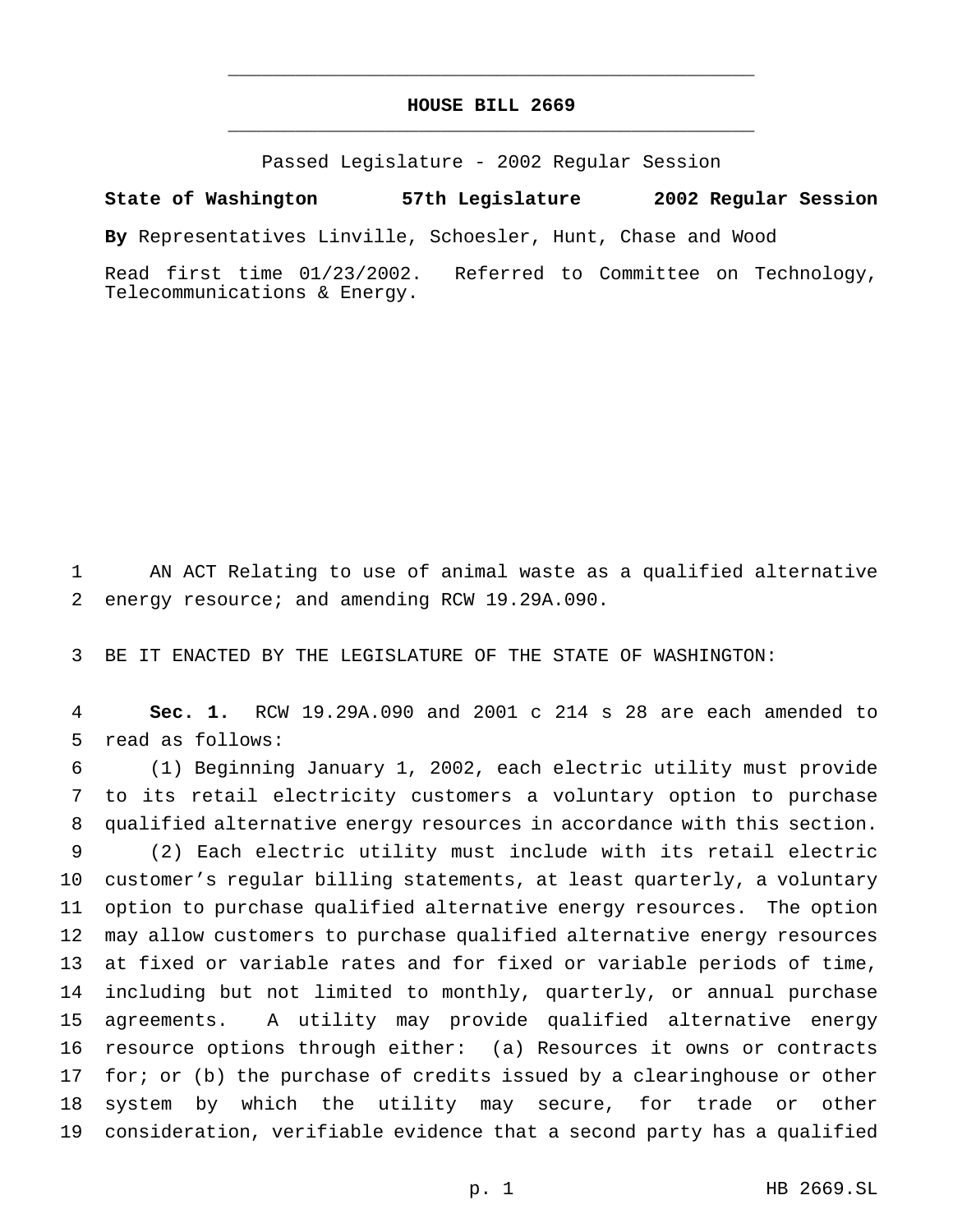alternative energy resource and that the second party agrees to transfer such evidence exclusively to the benefit of the utility.

 (3) For the purposes of this section, a "qualified alternative energy resource" means the electricity produced from generation facilities that are fueled by: (a) Wind; (b) solar energy; (c) geothermal energy; (d) landfill gas; (e) wave or tidal action; (f) gas produced during the treatment of wastewater; (g) qualified hydropower; 8 or (h) biomass energy based on animal waste or solid organic fuels from wood, forest, or field residues, or dedicated energy crops that do not include wood pieces that have been treated with chemical preservatives such as creosote, pentachlorophenol, or copper-chrome-arsenic.

 (4) For the purposes of this section, "qualified hydropower" means the energy produced either: (a) As a result of modernizations or upgrades made after June 1, 1998, to hydropower facilities operating on May 8, 2001, that have been demonstrated to reduce the mortality of anadromous fish; or (b) by run of the river or run of the canal hydropower facilities that are not responsible for obstructing the passage of anadromous fish.

 (5) The rates, terms, conditions, and customer notification of each utility's option or options offered in accordance with this section must be approved by the governing body of the consumer-owned utility or by the commission for investor-owned utilities. All costs and benefits associated with any option offered by an electric utility under this section must be allocated to the customers who voluntarily choose that option and may not be shifted to any customers who have not chosen such option.

 (6) Each consumer-owned utility must report annually to the department and each investor-owned utility must report annually to the commission beginning October 1, 2002, until October 1, 2012, describing the option or options it is offering its customers under the requirements of this section, the rate of customer participation, the amount of qualified alternative energy resources purchased by customers, and the amount of utility investments in qualified alternative energy resources. The department and the commission together shall report annually to the legislature, beginning December 1, 2002, until December 1, 2012, with the results of the utility reports.